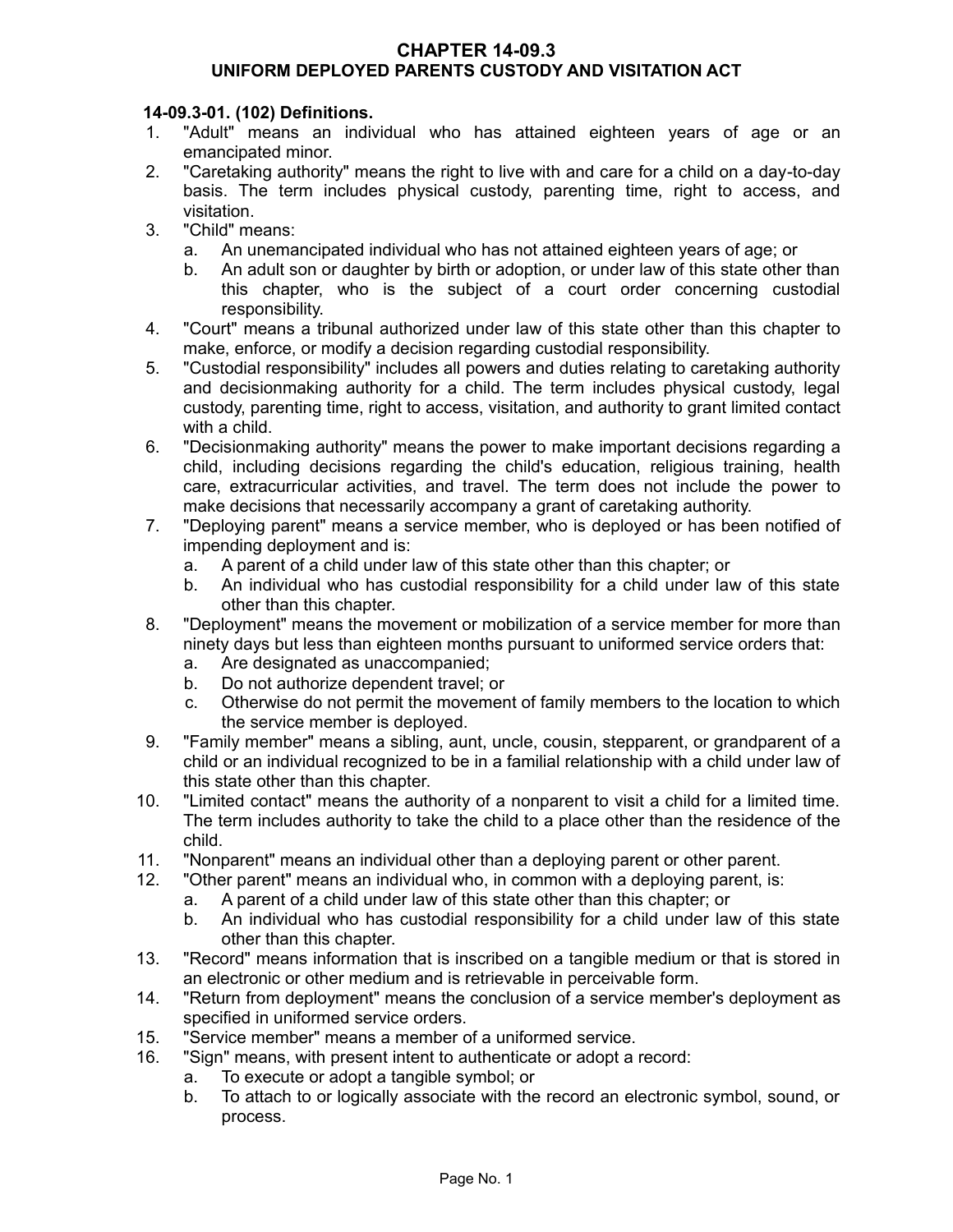- 17. "State" means a state of the United States, the District of Columbia, Puerto Rico, the United States Virgin Islands, or any territory or insular possession subject to the jurisdiction of the United States.
- 18. "Uniformed service" means:
	- a. Active and reserve components of the army, navy, air force, marine corps, or coast guard of the United States;
	- b. The United States merchant marine;
	- c. The commissioned corps of the United States public health service;
	- d. The commissioned corps of the national oceanic and atmospheric administration of the United States; or
	- e. The national guard of a state.

## **14-09.3-02. (103) Remedies for noncompliance.**

In addition to other remedies under law of this state other than this chapter, if a court finds that a party to a proceeding under this chapter has acted in bad faith or intentionally failed to comply with this chapter or a court order issued under this chapter, the court may assess reasonable attorney's fees and costs against the party and order other appropriate relief.

### **14-09.3-03. (104) Jurisdiction.**

- 1. A court may issue an order regarding custodial responsibility under this chapter only if the court has jurisdiction under chapter 14-14.1.
- 2. If a court has issued a temporary order regarding custodial responsibility pursuant to sections 14-09.3-11 through 14-09.3-21, the residence of the deploying parent is not changed by reason of the deployment for the purposes of chapter 14-14.1 during the deployment.
- 3. If a court has issued a permanent order regarding custodial responsibility before notice of deployment and the parents modify that order temporarily by agreement pursuant to sections 14-09.3-07 through 14-09.3-10, the residence of the deploying parent is not changed by reason of the deployment for the purposes of chapter 14-14.1.
- 4. If a court in another state has issued a temporary order regarding custodial responsibility as a result of impending or current deployment, the residence of the deploying parent is not changed by reason of the deployment for the purposes of chapter 14-14.1.
- 5. This section does not prevent a court from exercising temporary emergency jurisdiction under chapter 14-14.1.

### **14-09.3-04. (105) Notification required of deploying or redeploying parent.**

- 1. Except as otherwise provided in subsection 4 and subject to subsection 3, a deploying parent shall notify in a record the other parent of a pending deployment or redeployment not later than seven days after receiving notice of deployment or redeployment unless reasonably prevented from doing so by the circumstances of service. If the circumstances of service prevent giving notification within the seven days, the deploying or redeploying parent shall give the notification as soon as reasonably possible.
- 2. Except as otherwise provided in subsection 4 and subject to subsection 3, each parent shall provide in a record the other parent with a plan for fulfilling that parent's share of custodial responsibility during deployment. Each parent shall provide the plan as soon as reasonably possible after notification of deployment is given under subsection 1.
- 3. If a court order currently in effect prohibits disclosure of the address or contact information of the other parent, notification of deployment under subsection 1, or notification of a plan for custodial responsibility during deployment under subsection 2, may be made only to the issuing court. If the address of the other parent is available to the issuing court, the court shall forward the notification to the other parent. The court shall keep confidential the address or contact information of the other parent.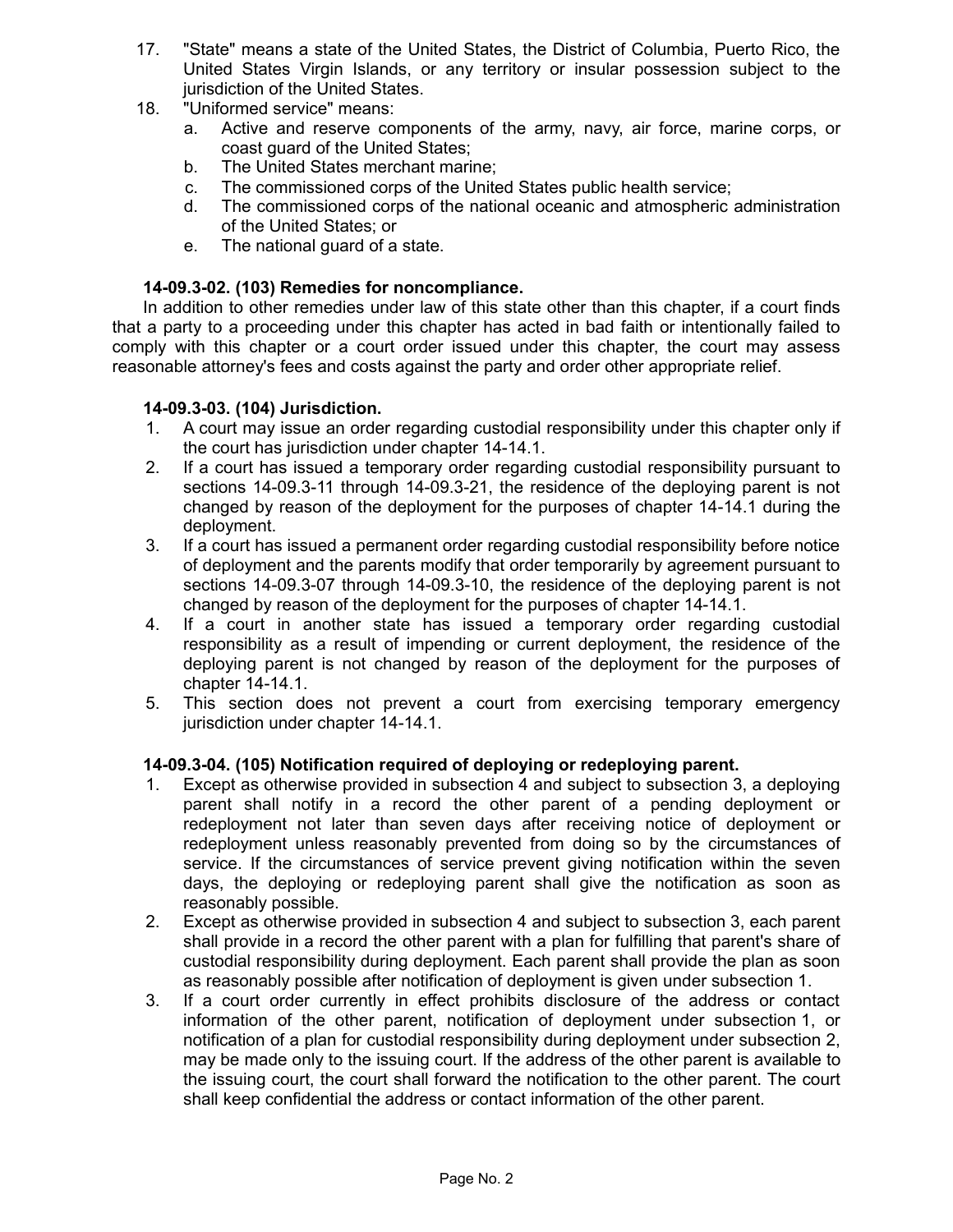- 4. Notification in a record under subsection 1 or 2 is not required if the parents are living in the same residence and both parents have actual notice of the deployment or plan.
- 5. In a proceeding regarding custodial responsibility, a court may consider the reasonableness of a parent's efforts to comply with this section.

# **14-09.3-05. (106) Duty to notify of change of address.**

- 1. Except as otherwise provided in subsection 2, an individual to whom custodial responsibility has been granted during deployment pursuant to sections 14-09.3-07 through 14-09.3-10 or sections 14-09.3-11 through 14-09.3-21 shall notify the deploying parent and any other individual with custodial responsibility of a child of any change of the individual's mailing address or residence until the grant is terminated. The individual shall provide the notice to any court that has issued a custody or child support order concerning the child which is in effect.
- 2. If a court order currently in effect prohibits disclosure of the address or contact information of an individual to whom custodial responsibility has been granted, a notification under subsection 1 may be made only to the court that issued the order. The court shall keep confidential the mailing address or residence of the individual to whom custodial responsibility has been granted.

# **14-09.3-06. (201) Form of agreement.**

- 1. The parents of a child may enter into a temporary agreement under sections 14-09.3-07 through 14-09.3-10 granting custodial responsibility during deployment.
- 2. An agreement under subsection 1 must be:
	- a. In writing; and
	- b. Signed by both parents and any nonparent to whom custodial responsibility is granted.
- 3. Subject to subsection 4, an agreement under subsection 1, if feasible, must:
	- a. Identify the destination, duration, and conditions of the deployment that is the basis for the agreement;
	- b. Specify the allocation of caretaking authority among the deploying parent, the other parent, and any nonparent;
	- c. Specify any decisionmaking authority that accompanies a grant of caretaking authority;
	- d. Specify any grant of limited contact to a nonparent;
	- e. If under the agreement custodial responsibility is shared by the other parent and a nonparent, or by other nonparents, provide a process to resolve any dispute that may arise;
	- f. Specify the frequency, duration, and means, including electronic means, by which the deploying parent will have contact with the child, any role to be played by the other parent in facilitating the contact, and the allocation of any costs of contact;
	- g. Specify the contact between the deploying parent and child during the time the deploying parent is on leave or is otherwise available;
	- h. Acknowledge that any party's child support obligation cannot be modified by the agreement, and that changing the terms of the obligation during deployment requires modification in the appropriate court;
	- i. Provide that the agreement will terminate according to the procedures under sections 14-09.3-22 through 14-09.3-25 after the deploying parent returns from deployment; and
	- j. If the agreement must be filed pursuant to section 14-09.3-10, specify which parent is required to file the agreement.
- 4. The omission of any of the items specified in subsection 3 does not invalidate an agreement under this section.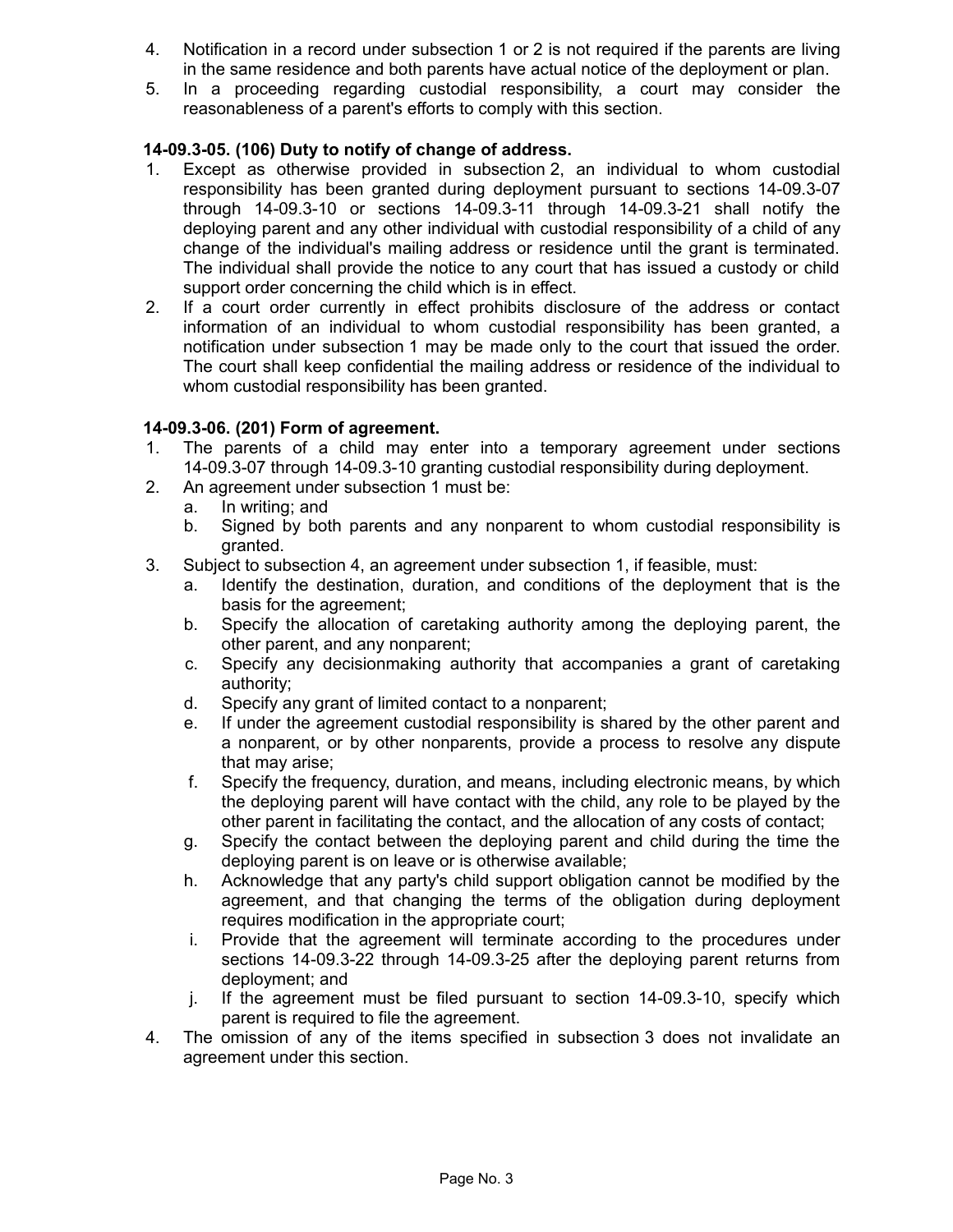# **14-09.3-07. (202) Nature of authority created by agreement.**

- 1. An agreement under sections 14-09.3-07 through 14-09.3-10 is temporary and terminates pursuant to sections 14-09.3-22 through 14-09.3-25 after the deploying parent returns from deployment, unless the agreement has been terminated before that time by court order or modification under section 14-09.3-08. The agreement does not create an independent, continuing right to caretaking authority, decisionmaking authority, or limited contact in an individual to whom custodial responsibility is given.
- 2. A nonparent who has caretaking authority, decisionmaking authority, or limited contact by an agreement under sections 14-09.3-07 through 14-09.3-10 has standing to enforce the agreement until it has been terminated by court order, by modification under section 14-09.3-08, or under sections 14-09.3-22 through 14-09.3-25.

## **14-09.3-08. (203) Modification of agreement.**

- 1. By mutual consent, the parents of a child may modify an agreement regarding custodial responsibility made pursuant to sections 14-09.3-07 through 14-09.3-10.
- 2. If an agreement is modified under subsection 1 before deployment of a deploying parent, the modification must be in writing and signed by both parents and any nonparent who will exercise custodial responsibility under the modified agreement.
- 3. If an agreement is modified under subsection 1 during deployment of a deploying parent, the modification must be agreed to in a record by both parents and any nonparent who will exercise custodial responsibility under the modified agreement.

## **14-09.3-09. (204) Power of attorney.**

A deploying parent, by power of attorney, may delegate all or part of custodial responsibility to an adult nonparent for the period of deployment if no other parent possesses custodial responsibility under law of this state other than this chapter, or if a court order currently in effect prohibits contact between the child and the other parent. The deploying parent may revoke the power of attorney by signing a revocation of the power.

### **14-09.3-10. (205) Filing agreement or power of attorney with court.**

An agreement or power of attorney under sections 14-09.3-07 through 14-09.3-10 must be filed within a reasonable time with any court that has entered an order on custodial responsibility or child support that is in effect concerning the child who is the subject of the agreement or power. The case number and heading of the pending case concerning custodial responsibility or child support must be provided to the court with the agreement or power.

### **14-09.3-11. (301) Definition.**

In sections 14-09.3-11 through 14-09.3-21, "close and substantial relationship" means a relationship in which a significant bond exists between a child and a nonparent.

### **14-09.3-12. (302) Proceeding for temporary custody order.**

- 1. After a deploying parent receives notice of deployment and until the deployment terminates, a court may issue a temporary order granting custodial responsibility unless prohibited by the federal Servicemembers Civil Relief Act [50 U.S.C. appendix sections 521 and 522]. A court may not issue a permanent order granting custodial responsibility without the consent of the deploying parent.
- 2. At any time after a deploying parent receives notice of deployment, either parent may file a motion regarding custodial responsibility of a child during deployment. The motion must be filed in a pending proceeding for custodial responsibility in a court with jurisdiction under section 14-09.3-03 or, if there is no pending proceeding in a court with jurisdiction under section 14-09.3-03, in a new action for granting custodial responsibility during deployment.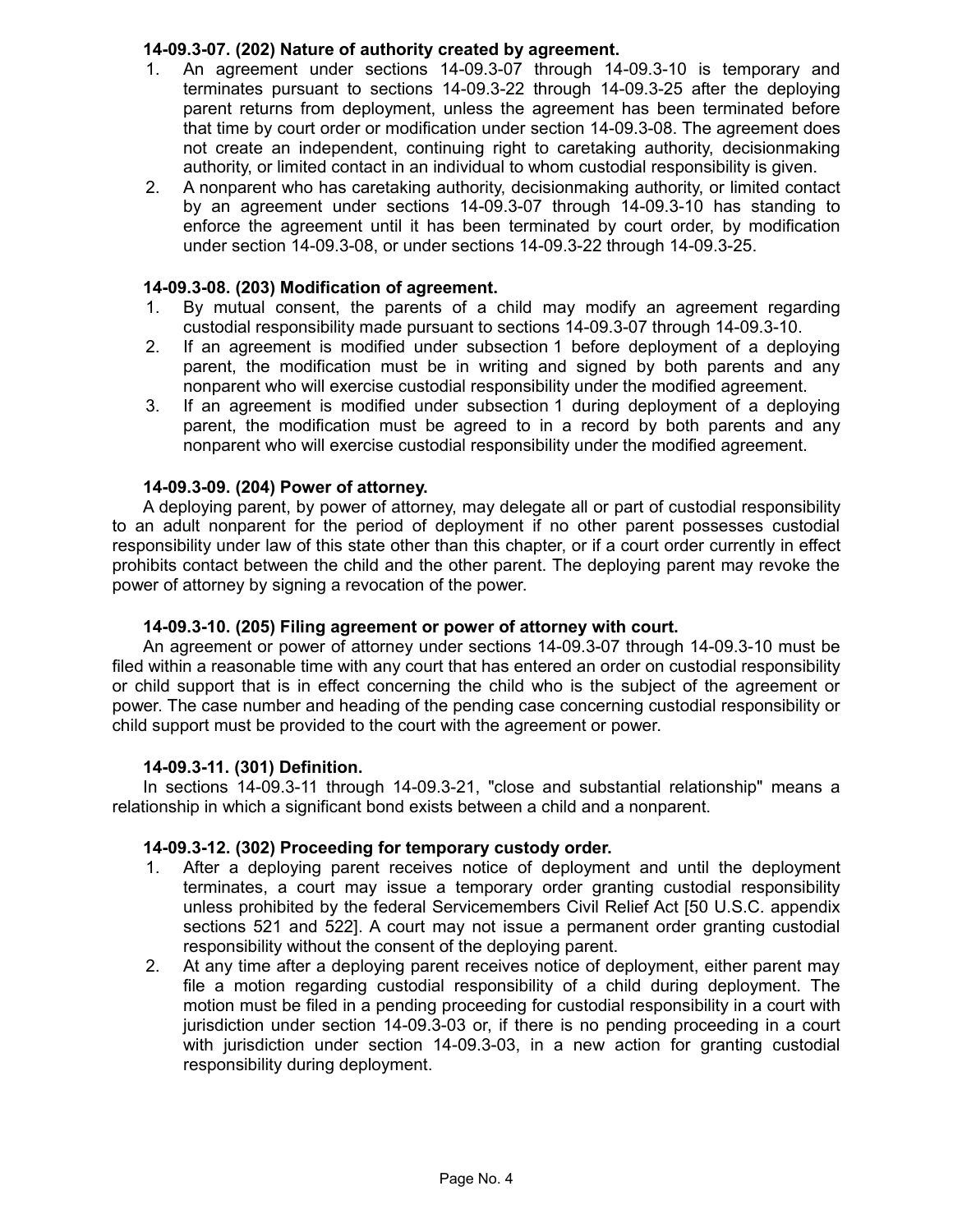# **14-09.3-13. (303) Expedited hearing.**

If a motion to grant custodial responsibility is filed under subsection 2 of section 14-09.3-12 before a deploying parent deploys, the court shall conduct an expedited hearing.

# **14-09.3-14. (304) Testimony by electronic means.**

In a proceeding under sections 14-09.3-11 through 14-09.3-21, a party or witness who is not reasonably available to appear personally may appear, provide testimony, and present evidence by electronic means unless the court finds good cause to require a personal appearance.

# **14-09.3-15. (305) Effect of prior judicial order or agreement.**

In a proceeding for a grant of custodial responsibility pursuant to sections 14-09.3-11 through 14-09.3-21, the following rules apply:

- 1. A prior judicial order designating custodial responsibility in the event of deployment is binding on the court unless the circumstances meet the requirements of law of this state other than this chapter for modifying a judicial order regarding custodial responsibility.
- 2. The court shall enforce a prior written agreement between the parents for designating custodial responsibility in the event of deployment, including an agreement executed under sections 14-09.3-07 through 14-09.3-10, unless the court finds that the agreement is contrary to the best interests of the child.

# **14-09.3-16. (306) Grant of caretaking or decisionmaking authority to nonparent.**

- 1. On motion of a deploying parent and in accordance with the laws of this state other than this chapter, if it is in the best interests of the child, a court may grant caretaking authority to a nonparent who is an adult family member of the child or an adult with whom the child has a close and substantial relationship.
- 2. Unless a grant of caretaking authority to a nonparent under subsection 1 is agreed to by the other parent, the grant is limited to an amount of time not greater than:
	- a. The amount of time granted to the deploying parent under a permanent custody order, but the court may add unusual travel time necessary to transport the child; or
	- b. In the absence of a permanent custody order that is currently in effect, the amount of time that the deploying parent habitually cared for the child before being notified of deployment, but the court may add unusual travel time necessary to transport the child.
- 3. A court may grant part of a deploying parent's decisionmaking authority, if the deploying parent is unable to exercise that authority, to a nonparent who is an adult family member of the child or an adult with whom the child has a close and substantial relationship. If a court grants the authority to a nonparent, the court shall specify the decisionmaking powers granted, including decisions regarding the child's education, religious training, health care, extracurricular activities, and travel.

# **14-09.3-17. (307) Grant of limited contact.**

On motion of a deploying parent, and in accordance with the laws of this state other than this chapter, unless the court finds that the contact would be contrary to the best interests of the child, a court shall grant limited contact to a nonparent who is a family member of the child or an individual with whom the child has a close and substantial relationship.

# **14-09.3-18. (308) Nature of authority created by temporary custody order.**

1. A grant of authority under sections 14-09.3-11 through 14-09.3-21 is temporary and terminates under sections 14-09.3-22 through 14-09.3-25 after the return from deployment of the deploying parent, unless the grant has been terminated before that time by court order. The grant does not create an independent, continuing right to caretaking authority, decisionmaking authority, or limited contact in an individual to whom it is granted.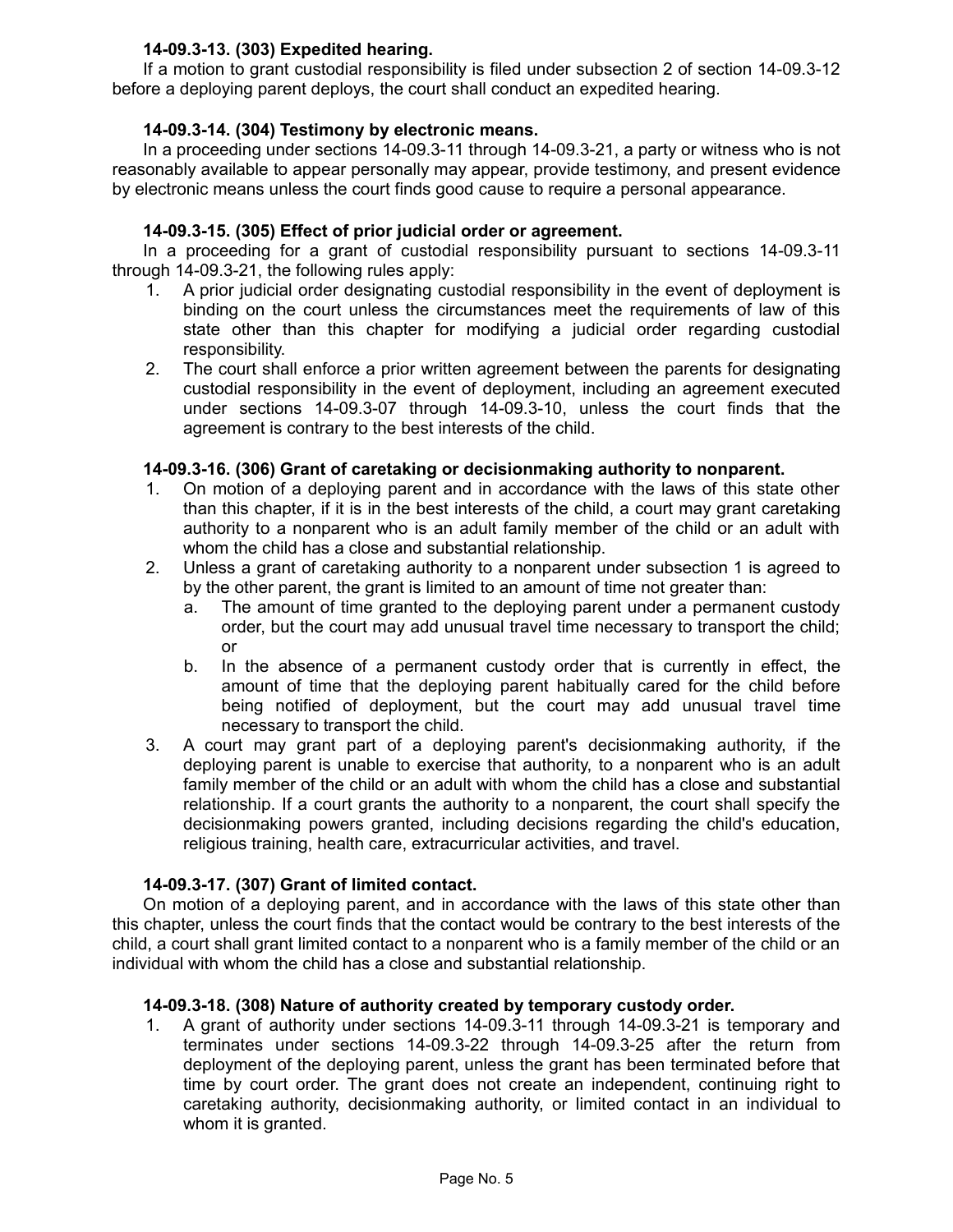2. A nonparent granted caretaking authority, decisionmaking authority, or limited contact under sections 14-09.3-11 through 14-09.3-21 has standing to enforce the grant until it is terminated by court order or under sections 14-09.3-22 through 14-09.3-25.

# **14-09.3-19. (309) Content of temporary custody order.**

- 1. An order granting custodial responsibility under sections 14-09.3-11 through 14-09.3-21 must:
	- a. Designate the order as temporary; and
	- b. Identify to the extent feasible, the destination, duration, and conditions of the deployment.
- 2. If applicable, an order for custodial responsibility under sections 14-09.3-11 through 14-09.3-21 must:
	- a. Specify the allocation of caretaking authority, decisionmaking authority, or limited contact among the deploying parent, the other parent, and any nonparent;
	- b. If the order divides caretaking or decisionmaking authority between individuals, or grants caretaking authority to one individual and limited contact to another, provide a process to resolve any dispute that may arise;
	- c. Provide for liberal communication between the deploying parent and the child during deployment, including through electronic means, unless contrary to the best interests of the child, and allocate any costs of communications;
	- d. Provide for liberal contact between the deploying parent and the child during the time the deploying parent is on leave or otherwise available, unless contrary to the best interests of the child;
	- e. Provide for reasonable contact between the deploying parent and the child after return from deployment until the temporary order is terminated, even if the time of contact exceeds the time the deploying parent spent with the child before entry of the temporary order; and
	- f. Provide that the order will terminate pursuant to sections 14-09.3-22 through 14-09.3-25 after the deploying parent returns from deployment.

# **14-09.3-20. (310) Order for child support.**

If a court has issued an order granting caretaking authority under sections 14-09.3-11 through 14-09.3-21, or an agreement granting caretaking authority has been executed under sections 14-09.3-07 through 14-09.3-10, the court may enter a temporary order for child support consistent with the laws of this state other than this chapter if the court has jurisdiction under chapter 14-12.2.

## **14-09.3-21. (311) Modifying or terminating grant of custodial responsibility to nonparent.**

- 1. Except for an order under section 14-09.3-15, except as otherwise provided in subsection 2, and consistent with the federal Servicemembers Civil Relief Act, [50 U.S.C. appendix sections 521 and 522], on motion of a deploying or other parent or any nonparent to whom caretaking authority, decisionmaking authority, or limited contact has been granted, the court may modify or terminate the grant if the modification or termination is consistent with sections 14-09.3-11 through 14-09.3-21 and it is in the best interests of the child. A modification is temporary and terminates pursuant to sections 14-09.3-22 through 14-09.3-25 after the deploying parent returns from deployment, unless the grant has been terminated before that time by court order.
- 2. On motion of a deploying parent, the court shall terminate a grant of limited contact.